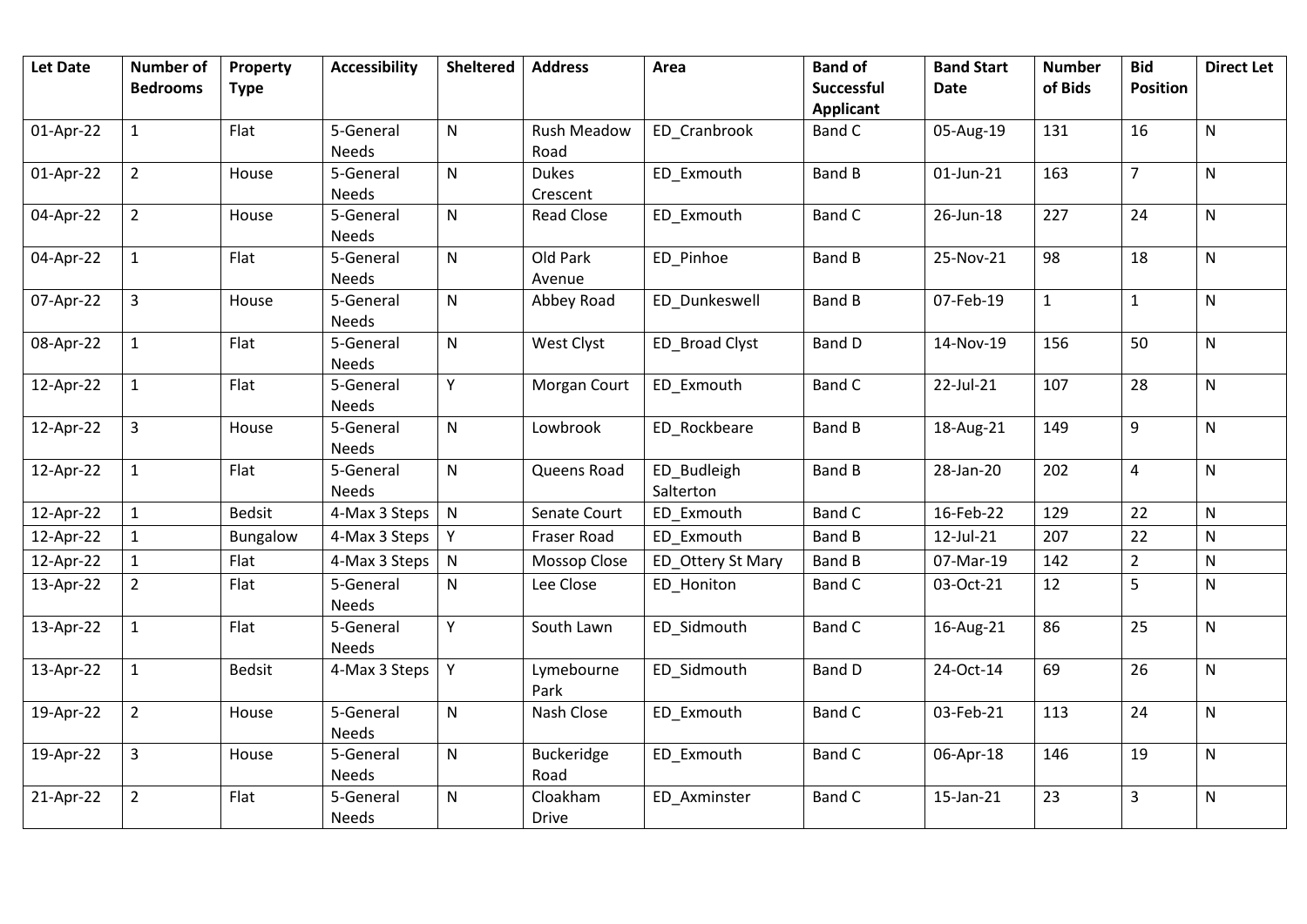| <b>Let Date</b> | Number of<br><b>Bedrooms</b> | Property<br><b>Type</b> | <b>Accessibility</b>      | <b>Sheltered</b> | <b>Address</b>                 | Area                     | <b>Band of</b><br><b>Successful</b> | <b>Band Start</b><br><b>Date</b> | <b>Number</b><br>of Bids | <b>Bid</b><br><b>Position</b> | <b>Direct Let</b> |
|-----------------|------------------------------|-------------------------|---------------------------|------------------|--------------------------------|--------------------------|-------------------------------------|----------------------------------|--------------------------|-------------------------------|-------------------|
|                 |                              |                         |                           |                  |                                |                          | <b>Applicant</b>                    |                                  |                          |                               |                   |
| 21-Apr-22       | $\overline{2}$               | Maisonette              | 5-General<br>Needs        | $\mathsf{N}$     | Rush Meadow<br>Road            | ED Cranbrook             | <b>Band B</b>                       | 19-Jul-21                        | 103                      | $\mathbf{1}$                  | N                 |
| 21-Apr-22       | $\overline{2}$               | Flat                    | 5-General<br>Needs        | $\mathsf{N}$     | Sunset House                   | ED_Seaton                | <b>Band C</b>                       | 09-Feb-22                        | 22                       | 8                             | N                 |
| 21-Apr-22       | $\overline{2}$               | House                   | 5-General<br>Needs        | $\mathsf{N}$     | <b>Broom Park</b>              | ED_Cranbrook             | <b>Band B</b>                       | 08-Jul-21                        | 263                      | $\overline{\mathbf{4}}$       | N                 |
| 21-Apr-22       | $\overline{2}$               | Flat                    | 5-General<br>Needs        | $\mathsf{N}$     | Hawkins Road                   | ED_Pinhoe                | <b>Band C</b>                       | 02-Oct-21                        | 39                       | 6                             | N                 |
| 22-Apr-22       | $\overline{2}$               | House                   | 5-General<br>Needs        | $\mathsf{N}$     | Manstone<br>Avenue             | ED_Sidmouth              | <b>Band B</b>                       | 29-Sep-21                        | 143                      | $\overline{7}$                | N                 |
| 25-Apr-22       | $\mathbf{1}$                 | Flat                    | 4-Max 3 Steps             | Y                | <b>Arcot Park</b>              | ED Sidmouth              | <b>Band B</b>                       | 02-Nov-20                        | 84                       | 9                             | ${\sf N}$         |
| 25-Apr-22       | $\mathbf{1}$                 | <b>Bedsit</b>           | 5-General<br><b>Needs</b> | Y                | Lymebourne<br>Park             | ED Sidmouth              | <b>Band C</b>                       | 23-Sep-13                        | $\mathbf{1}$             | $\mathbf{1}$                  | N                 |
| 27-Apr-22       | $\overline{3}$               | House                   | 5-General<br>Needs        | $\mathsf{N}$     | Nash Close                     | ED Exmouth               | <b>Band C</b>                       | 19-Sep-18                        | 146                      | 15                            | N                 |
| 27-Apr-22       | $\overline{2}$               | House                   | 5-General<br>Needs        | $\mathsf{N}$     | St Leonards<br>Road            | ED_Honiton               | <b>Band C</b>                       | 25-Apr-20                        | 143                      | 9                             | N                 |
| 27-Apr-22       | $\overline{2}$               | Bungalow                | 4-Max 3 Steps             | Y                | The Crescent                   | ED Kilmington            | <b>Band B</b>                       | 11-Aug-20                        | 110                      | 6                             | N                 |
| 29-Apr-22       | $\overline{2}$               | House                   | 5-General<br>Needs        | $\mathsf{N}$     | <b>Harris Place</b>            | ED Broad Clyst           | <b>Band C</b>                       | 17-Nov-20                        | 95                       | 11                            | N                 |
| 03-May-22       | $\overline{2}$               | House                   | 5-General<br>Needs        | $\mathsf{N}$     | Dunkeswell                     | ED_Dunkeswell            | <b>Band E</b>                       | 07-Jul-11                        | 146                      | 98                            | N                 |
| 05-May-22       | $\overline{3}$               | House                   | 5-General<br>Needs        | $\mathsf{N}$     | <b>Barton Rise</b>             | ED_Ottery St Mary        | <b>Band C</b>                       | 19-Aug-20                        | 103                      | 20                            | N                 |
| 06-May-22       | $\overline{2}$               | Flat                    | 5-General<br>Needs        | $\mathsf{N}$     | <b>Gallops Court</b>           | ED_Cranbrook             | <b>Band C</b>                       | 14-Jan-22                        | 8                        | $\overline{2}$                | N                 |
| 10-May-22       | $\mathbf{1}$                 | Flat                    | 5-General<br>Needs        | $\mathsf{N}$     | Lower Hill<br><b>Head Road</b> | ED_Clyst St Mary         | <b>Band B</b>                       | 02-Aug-21                        | 105                      | 11                            | N                 |
| 11-May-22       | $\mathbf{1}$                 | Flat                    | 5-General<br>Needs        | $\mathsf{N}$     | Courtenay<br>Close             | ED_Colyton               | <b>Band B</b>                       | 16-Jul-19                        | $\mathbf{1}$             | $\mathbf{1}$                  | N                 |
| 13-May-22       | $\overline{2}$               | House                   | 5-General<br>Needs        | $\mathsf{N}$     | Dove Lane                      | ED_Cranbrook             | <b>Band B</b>                       | 05-Jan-22                        | 176                      | 6                             | N                 |
| 16-May-22       | $\mathbf{1}$                 | Flat                    | 5-General<br>Needs        | Y                | <b>Chapel Street</b>           | ED_Budleigh<br>Salterton | <b>Band C</b>                       | 01-Dec-21                        | 77                       | 26                            | N                 |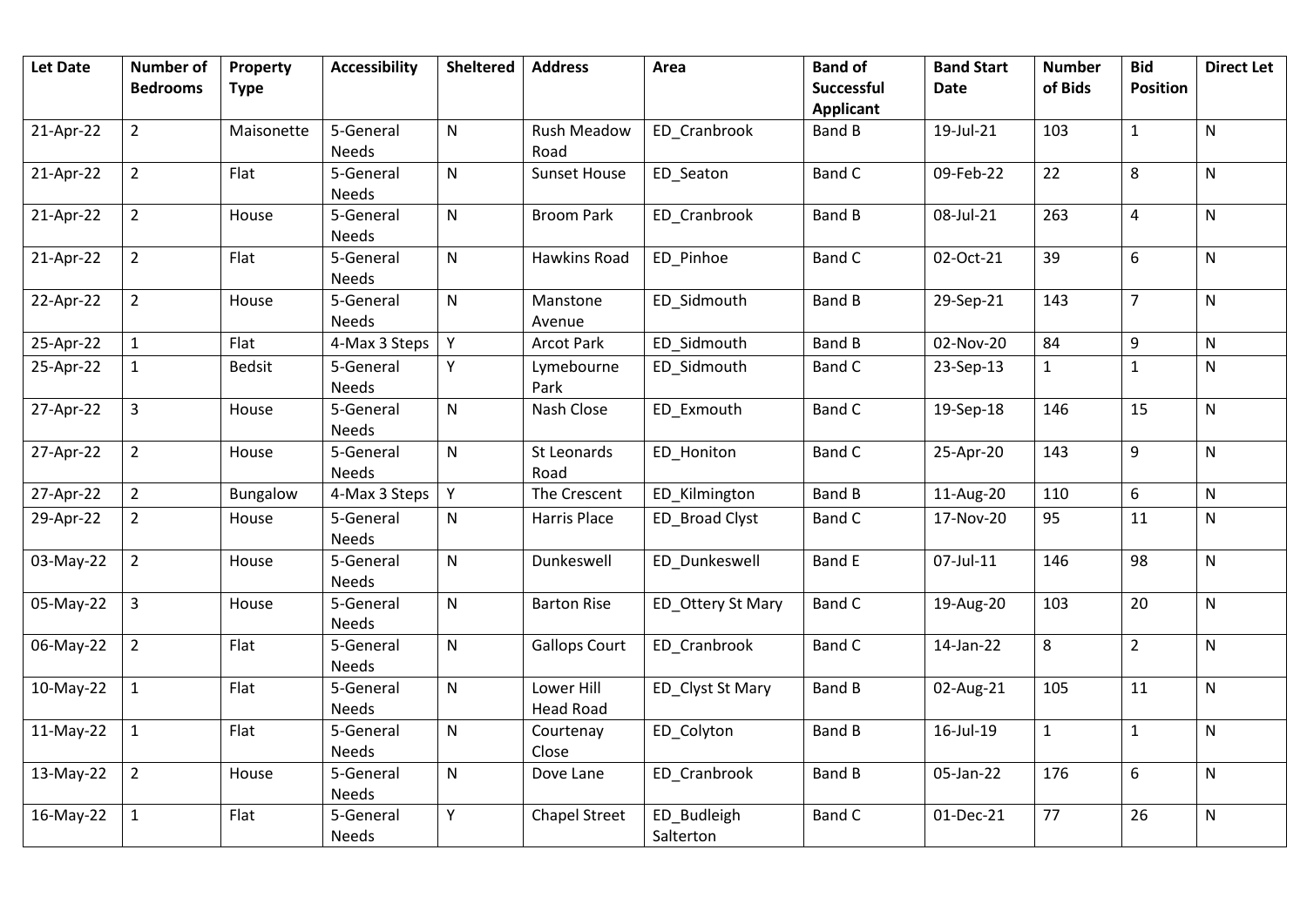| Let Date  | Number of<br><b>Bedrooms</b> | <b>Property</b><br><b>Type</b> | <b>Accessibility</b> | <b>Sheltered</b> | <b>Address</b>           | Area         | <b>Band of</b><br><b>Successful</b><br><b>Applicant</b> | <b>Band Start</b><br>Date | <b>Number</b><br>of Bids | <b>Bid</b><br><b>Position</b> | <b>Direct Let</b> |
|-----------|------------------------------|--------------------------------|----------------------|------------------|--------------------------|--------------|---------------------------------------------------------|---------------------------|--------------------------|-------------------------------|-------------------|
| 17-May-22 | 2                            | House                          | 5-General<br>Needs   | N                | Seldon<br>Crescent       | ED Pinhoe    | Band B                                                  | 02-Sep-19                 | 129                      | $\mathbf{1}$                  | N                 |
| 18-May-22 |                              | Bungalow                       | 4-Max 3 Steps        | Y                | Rodney Close             | ED Exmouth   | Band C                                                  | 24-Jun-21                 |                          | 1                             | v                 |
| 18-May-22 | 2                            | <b>Bungalow</b>                | 4-Max 3 Steps        | Y                | Park Close               | ED Woodbury  | Band D                                                  | 25-Feb-21                 |                          |                               | N.                |
| 23-May-22 | 3                            | House                          | 5-General<br>Needs   | N                | Heberton<br>Close        | ED Whimple   | Band C                                                  | 04-Nov-21                 | 129                      | 86                            | N                 |
| 23-May-22 | 3                            | House                          | 5-General<br>Needs   | N                | Younghayes<br>Road       | ED Cranbrook | Band A                                                  | 28-Jan-22                 | 184                      | $\mathbf{1}$                  | N                 |
| 23-May-22 | 3                            | House                          | 5-General<br>Needs   | N                | Lynch Close              | ED Axminster | Band B                                                  | 10-Sep-21                 | 95                       | $\overline{2}$                | N                 |
| 23-May-22 |                              | Flat                           | 4-Max 3 Steps        | N                | Sion Close               | ED Honiton   | Band B                                                  | 14-Dec-21                 | 170                      | 14                            | N                 |
| 23-May-22 | $\overline{2}$               | House                          | 5-General<br>Needs   | N                | <b>Dukes</b><br>Crescent | ED Exmouth   | Band B                                                  | 02-Dec-21                 | 189                      | 14                            | N                 |
| 23-May-22 | $\overline{2}$               | House                          | 5-General<br>Needs   | N                | Younghayes<br>Road       | ED Cranbrook | <b>Band B</b>                                           | 07-Feb-22                 | 180                      | 5                             | N                 |
| 27-May-22 | 3                            | House                          | 5-General<br>Needs   | N                | Badger Way               | ED Cranbrook | Band B                                                  | 24-Sep-21                 | 183                      | 5                             | N                 |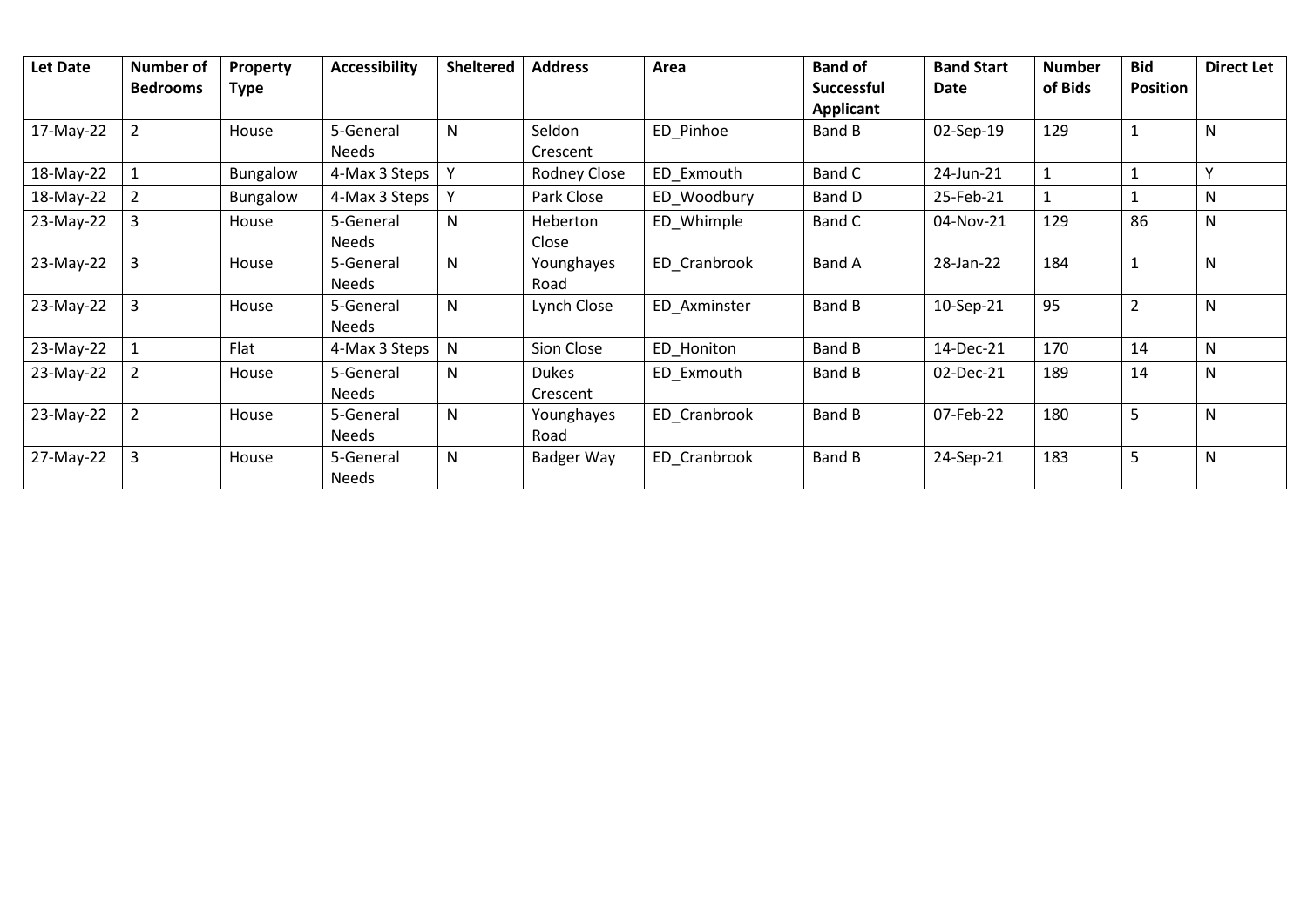